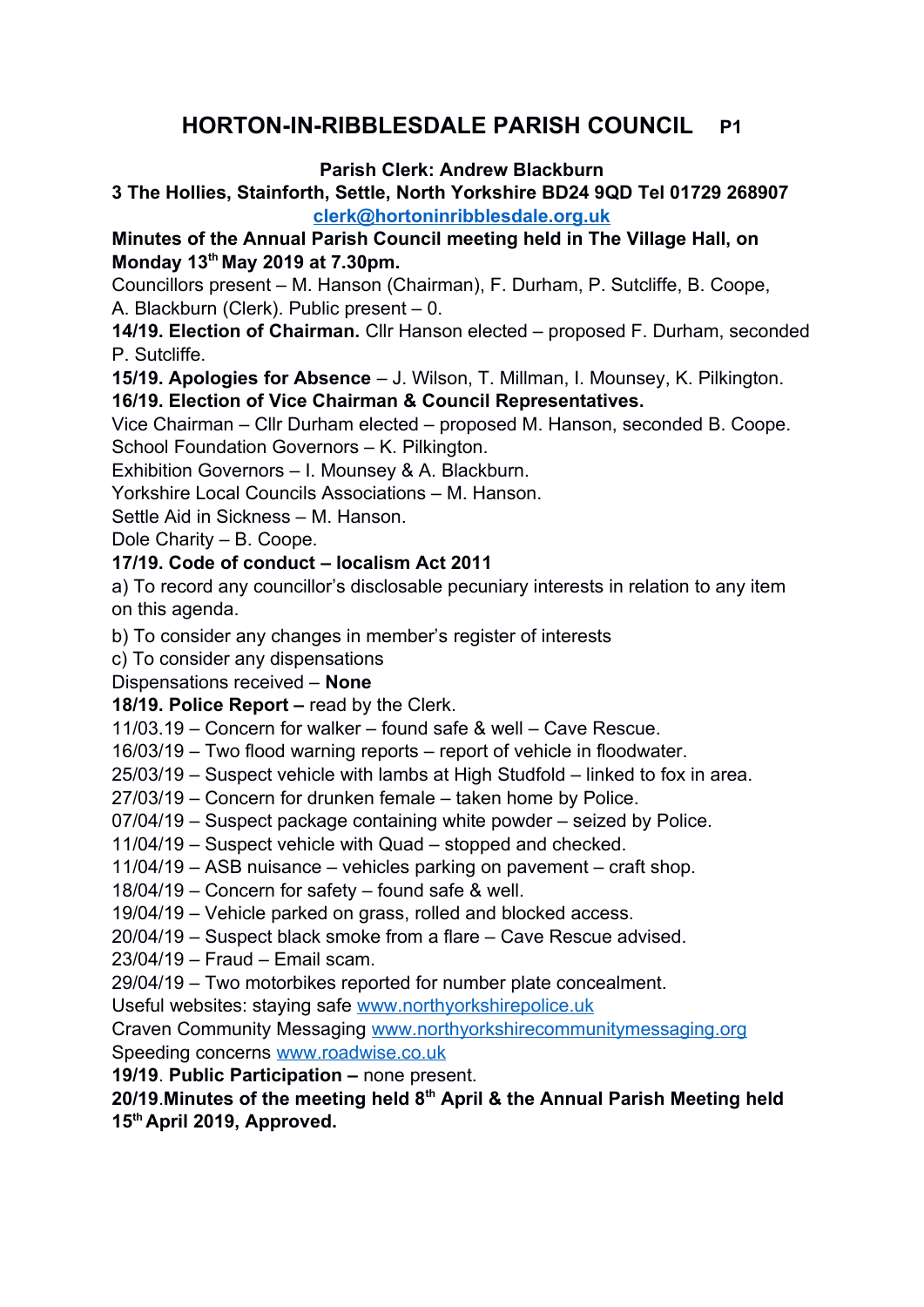#### **Minutes of the Annual Parish Council meeting held in The Village Hall, on Monday 13th May 2019 at 7.30pm. P2**

**21/19. Matters Arising –** Actions reported by the Clerk.

Ref 189 – Clerk received a reply from the Environment Agency in relation to the settling ponds near Whit Beck. The ponds located at this location are historical in nature and are not technically required today. The EA have suggested a site meeting with Council reps to discuss.

**Action** – Clerk to arrange meeting.

## **22/19. Selside defibrillator**

The Clerk met with the Chairman of the Selside Residents Association, a grant of £500 had been received towards the defibrillator project, making the purchase of the defibrillator unit possible. Location of the defibrillator cabinet surveyed.

Cllr Durham informed Council of the recent successful use of the Horton defibrillator. **Action** – Clerk to proceed in the purchase of the defibrillator, liaise with the electrical contractor and Selside Residents Association.

Purchase replacement pads for the Horton unit.

#### **23/19. The Lady of the Hills.**

The Clerk read recent correspondence in relation to the burial ground and ceremonies of different faiths within the consecrated ground.

After consideration of all correspondence Council resolved to approve a Buddhist ceremony taking place within the burial ground. In regard to any exhumation, Council will meet at a later date to discuss it's consideration in this matter.

**Action** – Clerk to liaise with local priest.

## **24/19. Action Plan 2019-20.**

Council discussed and reviewed the Horton in Ribblesdale Parish Council Local Plan, considering points for action. Council approving the plan.

**Action** – Clerk to place on website.

## **25/19. High Birkwith – Access.**

Cllr Durham informed Council of recent problems relating to this area, new owners denying access, particularly vehicles. Council noted the information received, and would monitor future developments.

**26/19. Tarmac Liaison Meeting.** M. Hanson, P. Sutcliffe, A. Blackburn.

The Clerk reported on the meeting held at Dry Rigg Offices on 29/04/19.

A productive meeting with site and area management, two Councillors from Austwick attended.

Tarmac acquiring own road sweeper for more effective operation.

Cllr Sutcliffe suggested a wheel bath to prevent dirt/dust transfer to the road.

Discussed Tarmac Community Funding Budget.

Further liaison meeting planned for June/July 2019.

**27/19. Planning Applications –** C/44/287A/OH Cam Houses – Overhead electricity poles renewal – information only.

C/44/306 – Dry Beck farm – Council discussed and resolved to approve the application, but would like a condition adding.

Any attending vehicles do not block the adjacent road as it is a right of way.